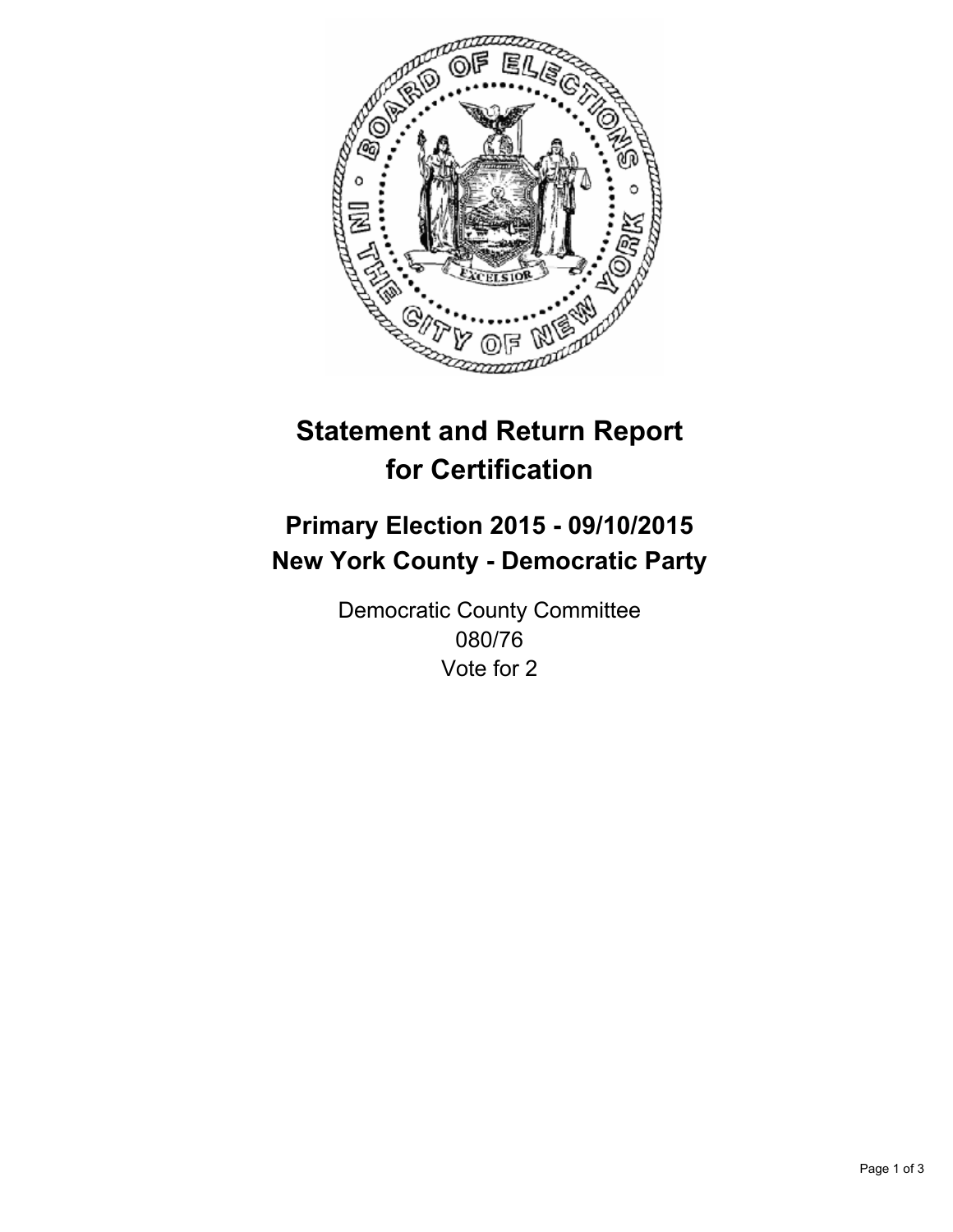

#### **Assembly District 76**

| <b>PUBLIC COUNTER</b>                                    | 14 |
|----------------------------------------------------------|----|
| ABSENTEE/MILITARY                                        |    |
| AFFIDAVIT                                                | 0  |
| <b>Total Ballots</b>                                     | 15 |
| Less - Inapplicable Federal/Special Presidential Ballots | 0  |
| <b>Total Applicable Ballots</b>                          | 15 |
| DAVID S. NADEL                                           | 5  |
| <b>SUSAN FOROOTAN</b>                                    | 9  |
| <b>DAVID ROSENSTEIN</b>                                  | 5  |
| <b>Total Votes</b>                                       | 19 |
| Unrecorded                                               | 11 |